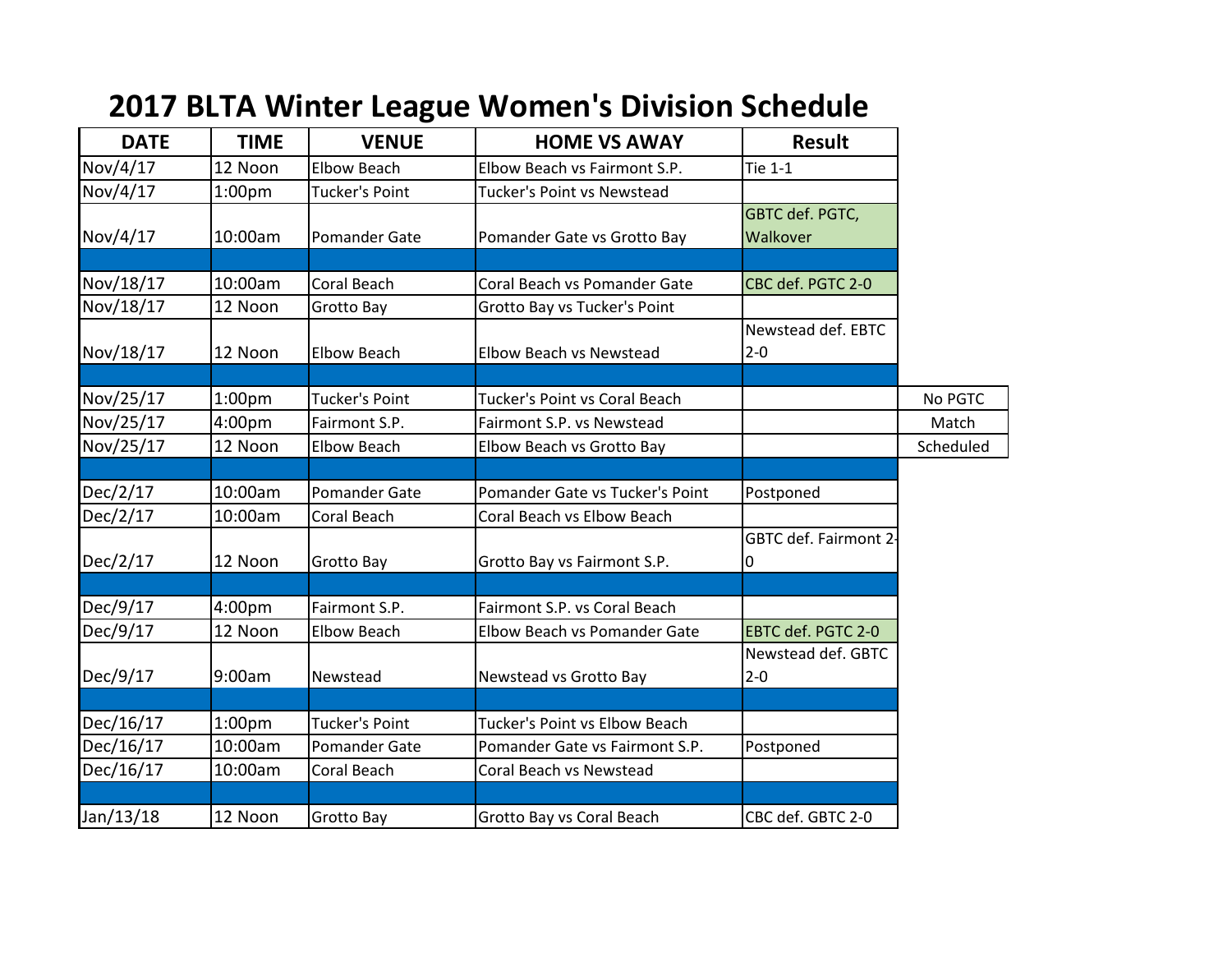|           |                    |                       |                                   | Newstead def. PGTC    |           |
|-----------|--------------------|-----------------------|-----------------------------------|-----------------------|-----------|
| Jan/13/18 | 9:00am             | Newstead              | Newstead vs Pomander Gate         | $2-0$                 |           |
| Jan/13/18 | 4:00pm             | Fairmont S.P.         | Fairmont S.P. vs Tucker's Point   |                       |           |
|           |                    |                       |                                   |                       |           |
|           |                    |                       |                                   | GBTC def. PGTC,       |           |
| Jan/20/18 | 12 Noon            | Grotto Bay            | Grotto Bay vs Pomander Gate       | Walkover              |           |
|           |                    |                       |                                   | Newstead def. TPTC    |           |
| Jan/20/18 | 9:00am             | Newstead              | Newstead vs Tucker's Point        | $2 - 0$               |           |
|           |                    |                       |                                   | Fairmont def. EBTC 2- |           |
| Jan/20/18 | 4:00pm             | Fairmont S.P.         | Fairmont S.P. vs Elbow Beach      | 0                     |           |
|           |                    |                       |                                   |                       |           |
| Jan/27/18 | 10:00am            | <b>Pomander Gate</b>  | Pomander Gate vs Coral Beach      | Postponed             |           |
| Jan/27/18 | 1:00pm             | <b>Tucker's Point</b> | Tucker's Point vs Grotto Bay      |                       |           |
| Jan/27/18 | 9:00am             | Newstead              | Newstead vs Elbow Beach           |                       |           |
|           |                    |                       |                                   |                       |           |
| Feb/3/18  | 10:00am            | Coral Beach           | Coral Beach vs Tucker's Point     |                       | No PGTC   |
| Feb/3/18  | 12 Noon            | Grotto Bay            | Grotto Bay vs Elbow Beach         | GBTC def. EBTC 2-0    | Match     |
| Feb/3/18  | 9:00am             | Newstead              | Newstead vs Faimont S.P.          |                       | Scheduled |
|           |                    |                       |                                   |                       |           |
| Feb/10/18 | 12 Noon            | <b>Elbow Beach</b>    | <b>Elbow Beach vs Coral Beach</b> | <b>Tie 1-1</b>        |           |
| Feb/10/18 | 1:00 <sub>pm</sub> | <b>Tucker's Point</b> | Tucker's Point vs Pomander Gate   | PGTC def. TPTC 2-0    |           |
| Feb/10/18 | 4:00pm             | Fairmont S.P.         | Fairmont S.P. vs Grotto Bay       |                       |           |
|           |                    |                       |                                   |                       |           |
| Feb/17/18 | 10:00am            | Pomander Gate         | Pomander Gate vs Elbow Beach      |                       |           |
| Feb/17/18 | 10:00am            | Coral Beach           | Coral Beach vs Fairmont S.P.      |                       |           |
| Feb/17/18 | 12 Noon            | Grotto Bay            | Grotto Bay vs Newstead            |                       |           |
|           |                    |                       |                                   |                       |           |
| Feb/24/18 | 9:00am             | Newstead              | Newstead vs Coral Beach           |                       |           |
| Feb/24/18 | 4:00pm             | Fairmont S.P.         | Fairmont S.P. vs Pomander Gate    |                       |           |
| Feb/24/18 | 12 Noon            | <b>Elbow Beach</b>    | Elbow Beach vs Tucker's Point     |                       |           |
|           |                    |                       |                                   |                       |           |
| Mar/3/18  | 1:00 <sub>pm</sub> | <b>Tucker's Point</b> | Tucker's Point vs Fairmont S.P.   |                       |           |
| Mar/3/18  | 10:00am            | Pomander Gate         | Pomander Gate vs Newstead         |                       |           |